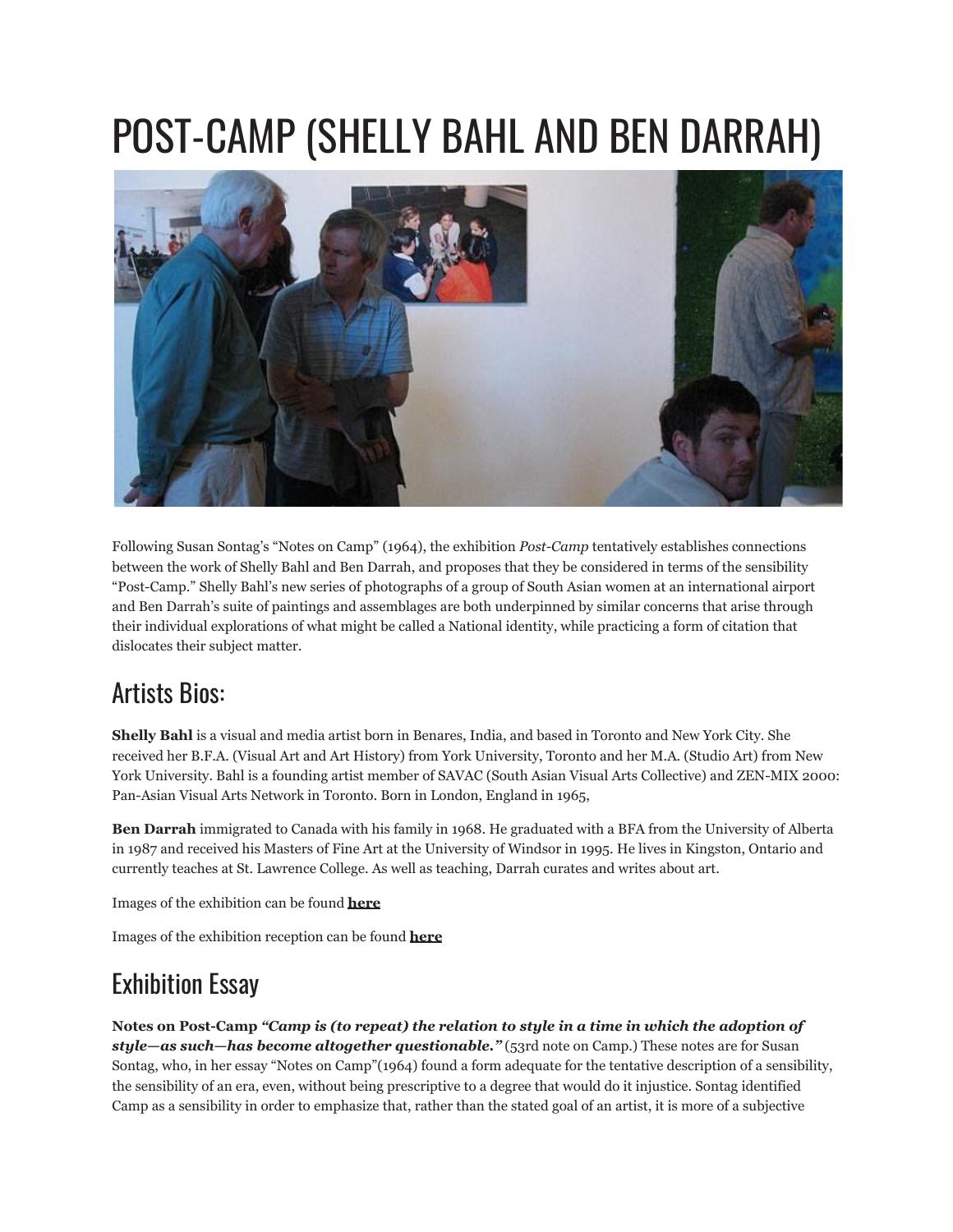response elicited in the viewer by a work, a kind of exercise in taste, questionable in the queer way that it flouted societal norms. It is with a deep sympathy mixed with revulsion that I wish to attempt a similar feat and tentatively describe a sensibility that I discern, if not as the hallmark of an era (The Age of Post-Camp), then at least to a great degree evident in the superficially dissimilar work by **Shelly Bahl** and **Ben Darrah** on display at Modern Fuel this summer.

At first glance, the work of the two artists does not look at all alike. Shelly Bahl's series of photographs, entitled "A Day in the Life," which feature a number of South Asian women in various incongruous tableaux at an international airport (where a glamorously attired woman mops a bathroom floor, for instance), bears little resemblance to Darrah's large scale paintings and assemblages that reference a contemporary experience of the great outdoors, where fields of camouflage evoke landscapes stenciled with images of camping equipment. Both artists' works, however, are underpinned by similar concerns that arise through their individual explorations of what might be called a National identity.

Though hesitant to propose any strict categorization, particularly since both artists would not have foreseen such a thing and in fact defy it, I do not think it is too insensitive to view their work through the sensibility of "Post-Camp." Just as the Post-Modern has been understood as both a disruption and a continuation of the Modern, Post-Camp should be understood as both a disruption and a continuation of the Campy. How well is Camp remembered? For Sontag, Camp was a tender feeling, a mode of appreciation that took pleasure in works that, exaggerated and excessive in style, ultimately failed in their bid to be taken seriously as art: the choreography of Busby Berkely, for example.

Camp is a kind of gay savoir-faire, both Nietzschean and queer, that enables the dissolution of traditional values and morals, and allows for a cheerful enjoyment without judgment. The proposition of the category of "Post-Camp" asks if the Camp relation to style is still tenable today, in an age where the questionable is subjected to an even closer scrutiny. My question is meant to imply not that Camp is outmoded, as it appears to be in the recent musical version of The Producers, but that the Camp mode is even more suspect Post-9/11, an event that inaugurated, if only briefly, "The End of Irony" if not the end of Camp. The strategies of Bahl and Darrah's work fall somewhere between irony and Camp, and if they fail, it is not as a bid for seriousness that is to be tenderly appreciated, but rather as a deliberately avant-garde tactic whose only aim is to heighten suspicion.

Post-Camp work does not appear innocently, and it is thereby distant from Sontag's claims that because the work is honestly though outlandishly serious, excessive in its single-mindedness, "Camp rests on *innocence.*" (21rst note on Camp.) It is not possible today to view the figures in Bahl's airport photographs (who have an air somewhere between idlers and detainees) without the insecurities attendant to their location. And the very support upon which Darrah's images rest, camouflage-printed fabric, calls attention to the concealment of its baselessness: a ground with a false-bottom. These works are excessive in terms of the multiple shifty readings they allow. *"Camp sees everything in quotation marks."* (10th note on Camp.)

Both Bahl and Darrah practice a form of citation that dislocates their subject matter. The pairing of Bahl and Darrah's work telescopes as conventional an experience of the nation today that is both regional and global in scope, where airports can be the new outposts of Empire as base camps once were (O pioneers!). Both artists convey a sensibility and sophistication that Sontag, quoting Empson in the 7th note on Camp, would describe as the "urban pastoral." Shelly Bahl has pursued throughout her career a Post-Colonial interrogation of the issues of cultural displacement and appropriation by highlighting the hybrid and stereotypical nature of orientalist fantasies, colonialist histories, and multi-culturalism.

Focusing on the lives of women who lead trans-cultural lives, Bahl produces playful and surreal scenarios, where what exactly transpires is not so easily defined. "A Day in the Life" displays this experimentation, but not in an exaggerated or excessive style. The photos of the women seem unremarkable, everyday, generic, and yet they are in no way naturalistic. Each woman wears an instantly recognizable uniform, be it the garb of a security guard, flight attendant, or business woman, but their roles in the photographs don't necessarily suit them. They seem to be arbitrarily